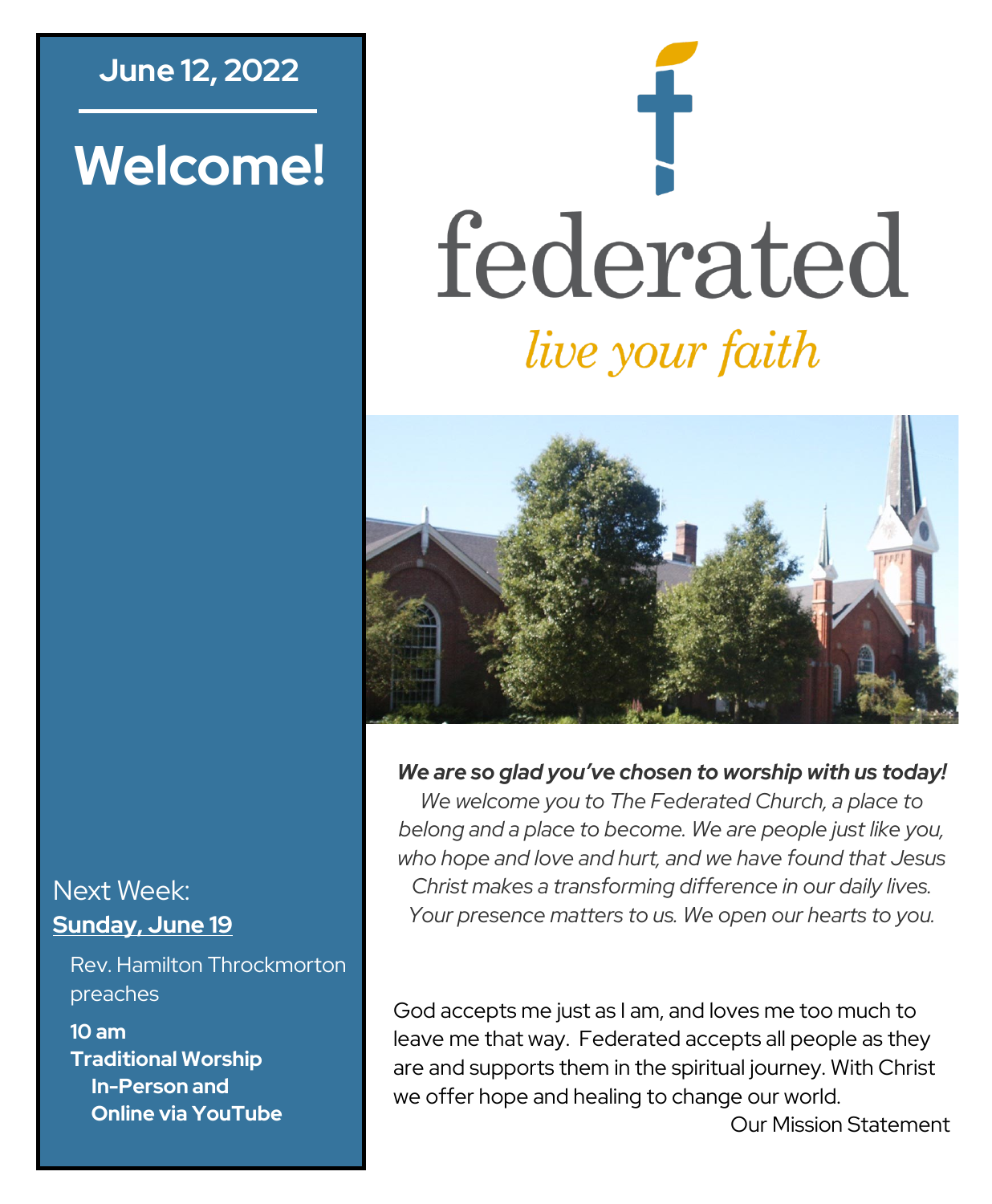# **WHAT'S HAPPENIN**

# **Cleveland Chamber Choir: "World of Doubt, World of Faith"**

#### **Sunday, June 12 | 4:15 PM Lecture; 5 PM performance Sanctuary**

The Federated Church Performing Arts Series along with the Cleveland Chamber Choir presents "World of Doubt, World of Faith" with music questioning existence and demonstrating the resilience of the human race. Central to this program is Adam Roberts' multi-movement work called "Book of Doubt/Book of Faith", setting secular, feminist "psalms" by poet Claire Schwartz that are relevant to our time and connected to Jewish history.

Tickets available after worship or at [fedchurch.org.](https://www.fedchurch.org) Or scan this QR code with your smart phone camera.

# **Altar Flower Donor Opportunities**

There are a number of opportunities to donate the altar flowers on upcoming Sundays. We currently have **June 19 and 26, and July 10, 17, and 31** available. This is a wonderful way to honor or memorialize a loved one or a special occasion, as well as brighten our Sanctuary for the worship service! Please contact Sue Mansour at 440.668.9399 or [sueman@roadrunner.com](mailto:sueman@roadrunner.com) if interested.

# **Celebrate Your Dad on Father's Day: A Call for Pictures**

Celebrate your Dad during worship this Father's Day by sharing a picture of your dad or maybe a picture of you with your dad! Submitted photos will be shown during the worship service on June 19. Please submit images to Marty at [mculbert@fedchurch.org](mailto:mculbert@fedchurch.org) by Tuesday, June 14. Include your name and your father's name with your submission.

# **Potluck Dinner**

#### **Thursday, June 23, 5 PM**

#### **Frohring Meadows (16780 Savage Rd.)**

The Congregational Care Commission invites you to a potluck dinner on June 23. Please bring a dish to share, your own dishes and utensils, and a beverage. Outdoor games welcome. Join us for an evening of fun and fellowship!

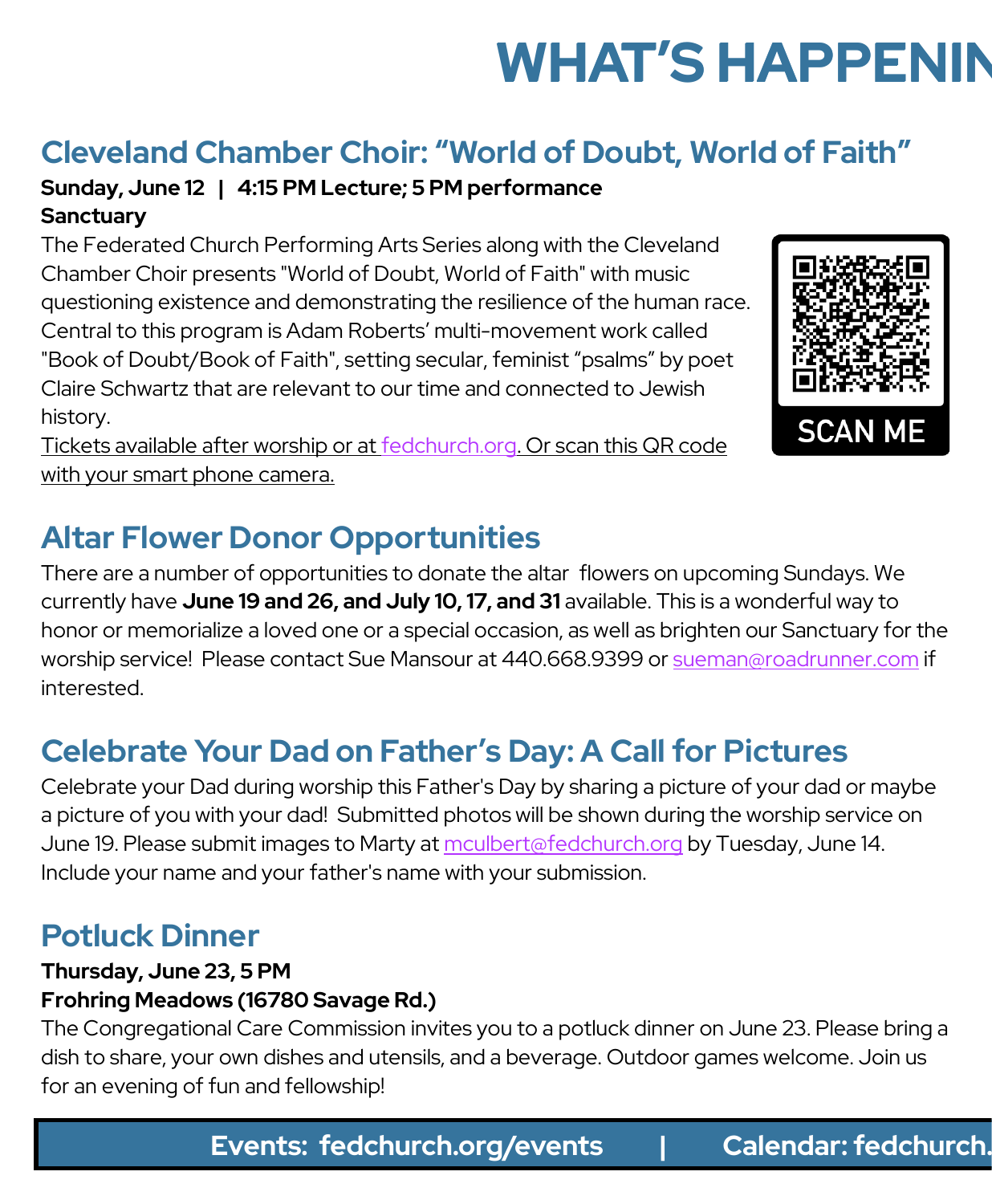# **IG AT FEDERATED?**

# **49 Bells: Tolling the Bells**

#### **Sunday, June 12 11:45 Gather, 12 Noon Tolling Bell St. Entrance**

On June 12, 2016, Orlando experienced one of the worst mass shootings in American history. 49 lives were taken, 68 were injured and countless individuals were impacted by the tragedy at Pulse nightclub. Most of those victimized identified as LGBTQ+, Latinx and/or Black/African-American. At 12:00 Noon on June 12, we remember the victims, and pray for an end to the violence and hatred that took their lives by tolling the bell 49 times.

# **Special Meeting of the Congregation**

#### **Sunday, June 26, 11:15 AM**

The Church Council is calling a Special Meeting of the Congregation to be held at 11:15 AM on Sunday, June 26, 2022 for the purpose of electing Betsy Wooster to the serve as the Associate Pastor of Transformational Ministries. The meeting will also be on Zoom. A meet-and-greet will be held after worship on Sunday, June 19.

# **Bridging the Gap: Juneteenth Celebration & Scholarship Fundraiser**

#### **Sunday, June 19, 2-7 PM**

#### **Chagrin Falls Park Community Center**

Come celebrate with a cause at this Juneteenth Celebration & Scholarship Fundraiser! All are welcome to join in for this fun event. There will be Food Trucks, Free Parking, Bouncy Houses, a Live DJ, and so much more! All Raffles & Auction will benefit Park Graduates.

# **Messy Church**

#### **Sunday, June 26, 2 PM The LeFeber home in Chagrin Falls**

Federated Families! Join us on Sunday, June 26th at 2pm at the LeFeber home for a Messy Church experience, fellowship and snacks. RSVP to Ms. Kristin: [klefeber@fedchurch.org.](mailto:klefeber@fedchurch.org)

**Events: fedchurch.org/events | Calendar: fedchurch.org/calendar | Spire Newsletter: fedchurch.org/spire Events: fedchurch.org/events | Calendar: fedchurch.org/calendar | Spire Newsletter: fedchurch.org/spire**